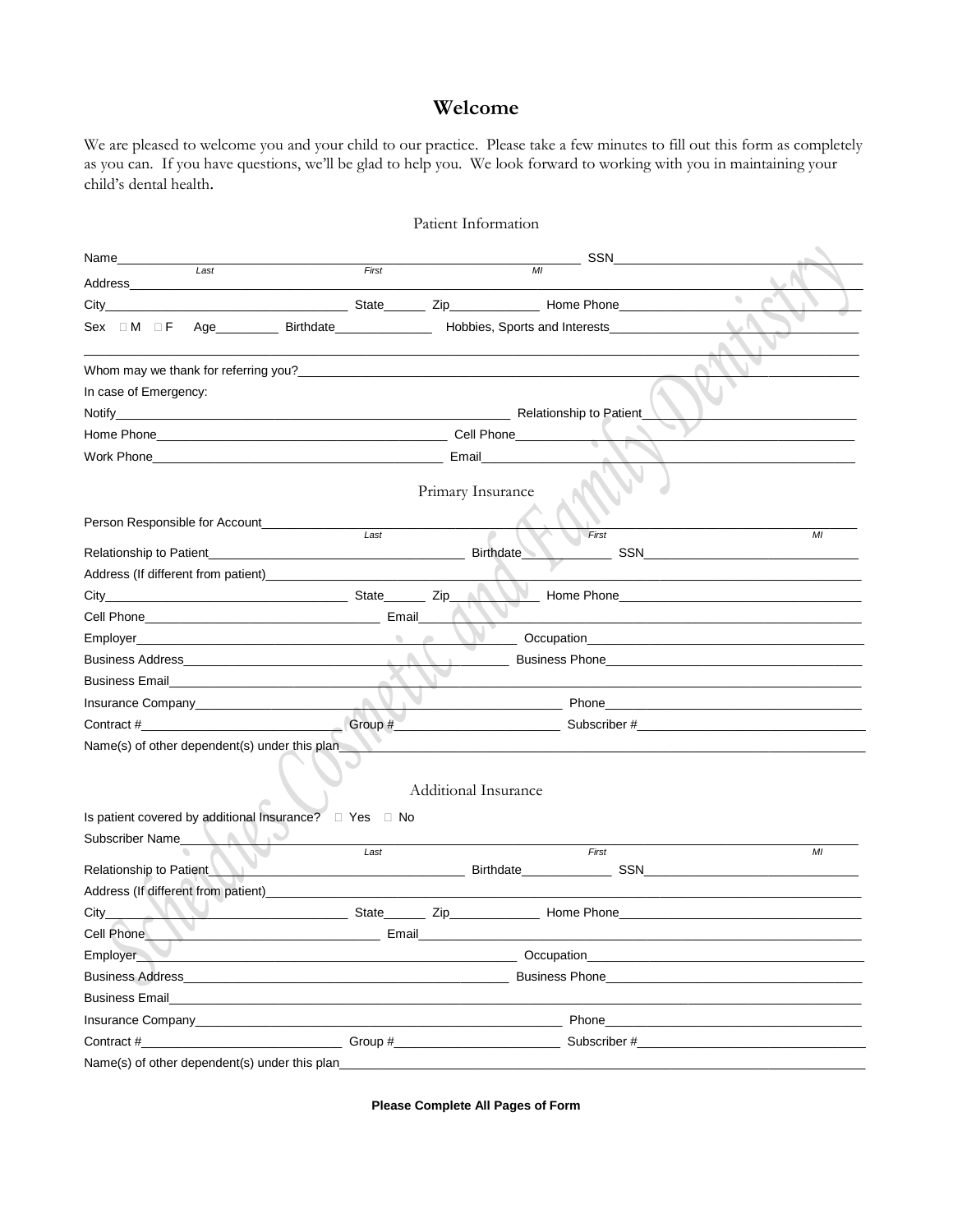Dental History

|                                                                                                             |                                              | Former Dentist <b>Example 2018 Contract Contract Contract Contract Contract Contract Contract Contract Contract Contract Contract Contract Contract Contract Contract Contract Contract Contract Contract Contract Contract Co</b> |  |
|-------------------------------------------------------------------------------------------------------------|----------------------------------------------|------------------------------------------------------------------------------------------------------------------------------------------------------------------------------------------------------------------------------------|--|
| Phone                                                                                                       |                                              | the control of the control of the control of the control of the control of the control of the control of the control of the control of the control of the control of the control of the control of the control of the control      |  |
|                                                                                                             |                                              | Date of last dental care and the contract of last x-rays Date of last x-rays                                                                                                                                                       |  |
|                                                                                                             |                                              | Has your child had any previous unfavorable dental experience? $\Box$ Y $\Box$ N If yes, explain express and the second content of the second of the second second second second second second second second second second second  |  |
|                                                                                                             |                                              |                                                                                                                                                                                                                                    |  |
| Check $(\checkmark)$ if your child has/has had any of the following:                                        |                                              |                                                                                                                                                                                                                                    |  |
| □ Bad breath                                                                                                | $\Box$ Food Impaction                        | Orthodontic treatment                                                                                                                                                                                                              |  |
| $\Box$ Bleeding gums.                                                                                       | $\Box$ Frequent blisters on lips or mouth    | □ Pain around ear                                                                                                                                                                                                                  |  |
| How $long?$                                                                                                 | $\Box$ Mouth breathing                       | Swelling or lumps in mouth                                                                                                                                                                                                         |  |
| $\Box$ Clenching or grinding of teeth                                                                       | $\Box$ Oral habits (thumbsucking, fingernail | □ Teeth sensitive to (circle): cold, heat,                                                                                                                                                                                         |  |
| $\Box$ Complications from extractions                                                                       | biting, cheek biting, etc)                   | sweets, pressure                                                                                                                                                                                                                   |  |
|                                                                                                             |                                              |                                                                                                                                                                                                                                    |  |
| Check $(\checkmark)$ if your child uses any of the following:                                               |                                              |                                                                                                                                                                                                                                    |  |
| <b>Between meal snacks</b>                                                                                  | □ Flouride supplements                       | Well balanced diet                                                                                                                                                                                                                 |  |
| Dental floss                                                                                                | □ Toothbrush                                 |                                                                                                                                                                                                                                    |  |
| Disclosing tables or solution                                                                               | □ Topical fluoride treatment                 |                                                                                                                                                                                                                                    |  |
|                                                                                                             |                                              |                                                                                                                                                                                                                                    |  |
| How often does your child brush?_____________________ Texture of toothbrush                                 |                                              | How often does your child floss_____                                                                                                                                                                                               |  |
|                                                                                                             |                                              |                                                                                                                                                                                                                                    |  |
|                                                                                                             | Medical History                              |                                                                                                                                                                                                                                    |  |
| Physician's Name                                                                                            |                                              | Phone                                                                                                                                                                                                                              |  |
| Date of last visit <b>Date of Last visit</b>                                                                | Child's Age                                  |                                                                                                                                                                                                                                    |  |
| Check $(\checkmark)$ if your child has/has had any of the following:                                        |                                              |                                                                                                                                                                                                                                    |  |
| $\Box$ Allergy to <b>latex</b>                                                                              | □ Eye disorders                              |                                                                                                                                                                                                                                    |  |
| $\Box$ Allergies to anesthetics                                                                             | Hay fever or allergies in general            | $\Box$ Psychiatric care/emotional problems                                                                                                                                                                                         |  |
| $\Box$ Any heart ailments                                                                                   | Immune system disorders (AIDS, HIV,          | $\Box$ Radiation treatments                                                                                                                                                                                                        |  |
| $\Box$ Anemia                                                                                               | ARC)                                         | <b>Rheumatic fever</b>                                                                                                                                                                                                             |  |
| $\Box$ Asthma                                                                                               | Kidney problems                              | $\Box$ Sinus problems                                                                                                                                                                                                              |  |
| Diabetes                                                                                                    | □ Liver problems or hepatitis                | Thyroid disorders                                                                                                                                                                                                                  |  |
| Excessive bleeding from cut or extraction                                                                   | □ Malignancies or Leukemia                   | Tonsillitis<br>П.                                                                                                                                                                                                                  |  |
| Extreme nervousness or apprehension                                                                         | $\Box$ Physical or mental handicap           | $\Box$ Ulcer(s) or colitis                                                                                                                                                                                                         |  |
|                                                                                                             |                                              |                                                                                                                                                                                                                                    |  |
| Describe any current medical treatment or ailments (including all drugs taken) even though not listed above |                                              |                                                                                                                                                                                                                                    |  |

Does your child have any drug allergies? If yes, list all\_\_\_\_\_\_\_\_\_\_\_\_\_\_\_\_\_\_\_\_\_\_\_\_\_\_\_\_\_\_\_\_\_\_\_\_\_\_\_\_\_\_\_\_\_\_\_\_\_\_\_\_\_\_\_\_\_\_\_\_\_\_\_\_\_\_\_\_\_\_

**Please Complete All Pages of Form**

\_\_\_\_\_\_\_\_\_\_\_\_\_\_\_\_\_\_\_\_\_\_\_\_\_\_\_\_\_\_\_\_\_\_\_\_\_\_\_\_\_\_\_\_\_\_\_\_\_\_\_\_\_\_\_\_\_\_\_\_\_\_\_\_\_\_\_\_\_\_\_\_\_\_\_\_\_\_\_\_\_\_\_\_\_\_\_\_\_\_\_\_\_\_\_\_\_\_\_\_\_\_\_\_\_\_\_\_\_\_\_\_\_